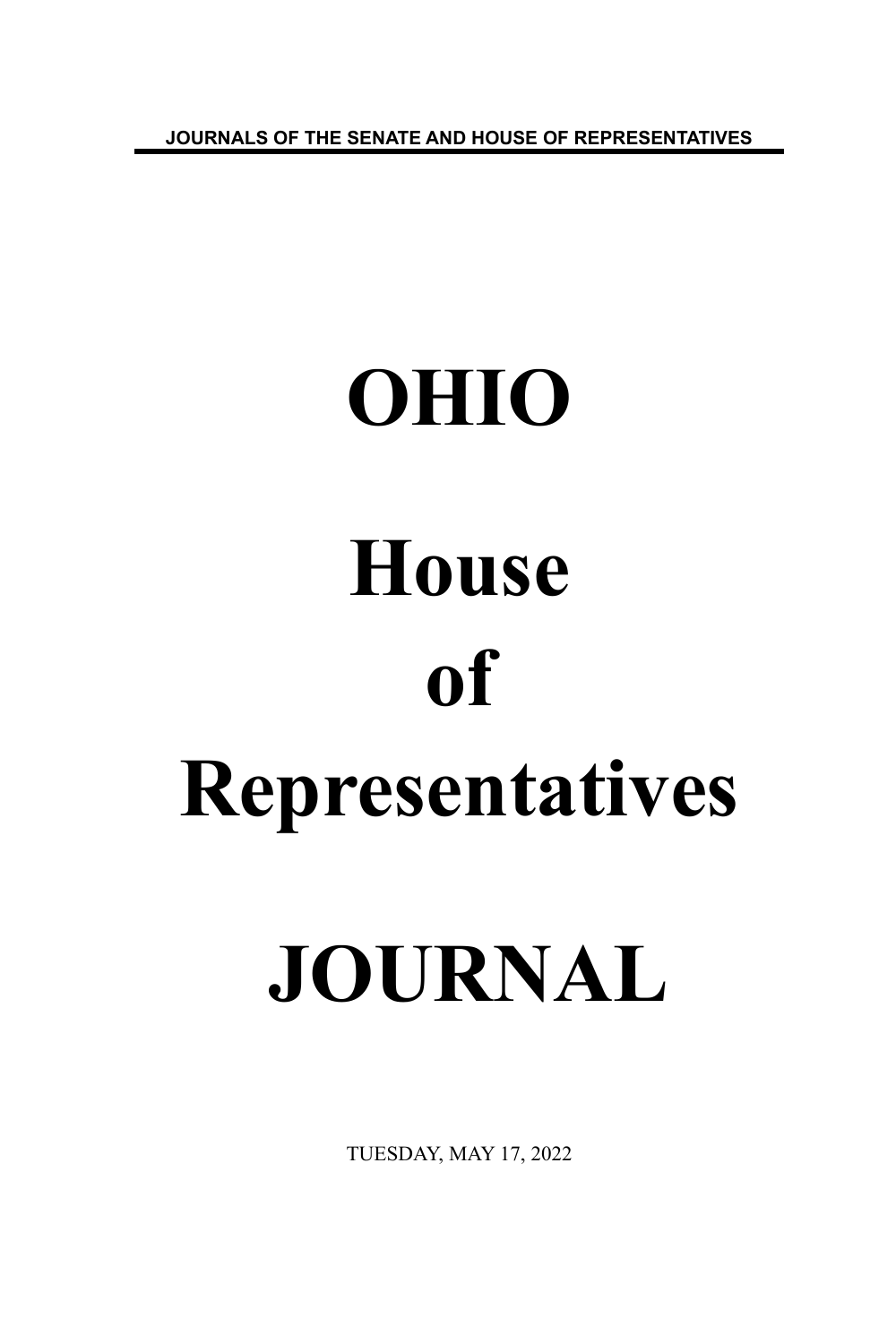#### ONE HUNDRED FIFTY-SEVENTH DAY Hall of the House of Representatives, Columbus, Ohio **Tuesday, May 17, 2022, 9:00 o'clock a.m.**

The House met pursuant to adjournment.

Pursuant to House Rule No. 23, the Clerk called the House to order.

Representative Jones was selected to preside under the Rule.

The journal of yesterday was read and approved.

#### **INTRODUCTION OF BILLS**

The following joint resolution was introduced:

**H. J. R. No. 4 -** Representatives Edwards, Seitz.

Proposing to amend Section 1 of Article V, Section 3 of Article X, and Section 3 of Article XVIII of the Constitution of the State of Ohio to prohibit local governments from allowing persons who lack the qualifications of an elector to vote in local elections.

Said joint resolution was considered the first time.

#### **REPORTS OF STANDING AND SELECT COMMITTEES AND BILLS FOR SECOND CONSIDERATION**

Representative Russo submitted the following report:

The standing committee on Rules and Reference to which was referred **Sub. H. B. No. 422**-Representatives Fraizer, West, et al., having had the same under consideration, reports it back with the following amendment and recommends its passage when so amended.

RE: REGARDS BILLING FOR MUNICIPAL UTILITY, OTHER **SERVICES** 

Representative West moved to amend as follows:

In line 248, delete "immediately placed"

In line 249, delete "in the appropriate distinct fund" and insert "provided to the municipal corporation in the manner chosen by the legislative authority of the municipal corporation"

The motion was agreed to and the bill so amended.

| ROBERT R. CUPP-   | TIMOTHY E. GINTER |
|-------------------|-------------------|
| C. ALLISON RUSSO  | CINDY ABRAMS      |
| RICHARD D. BROWN- | DON JONES         |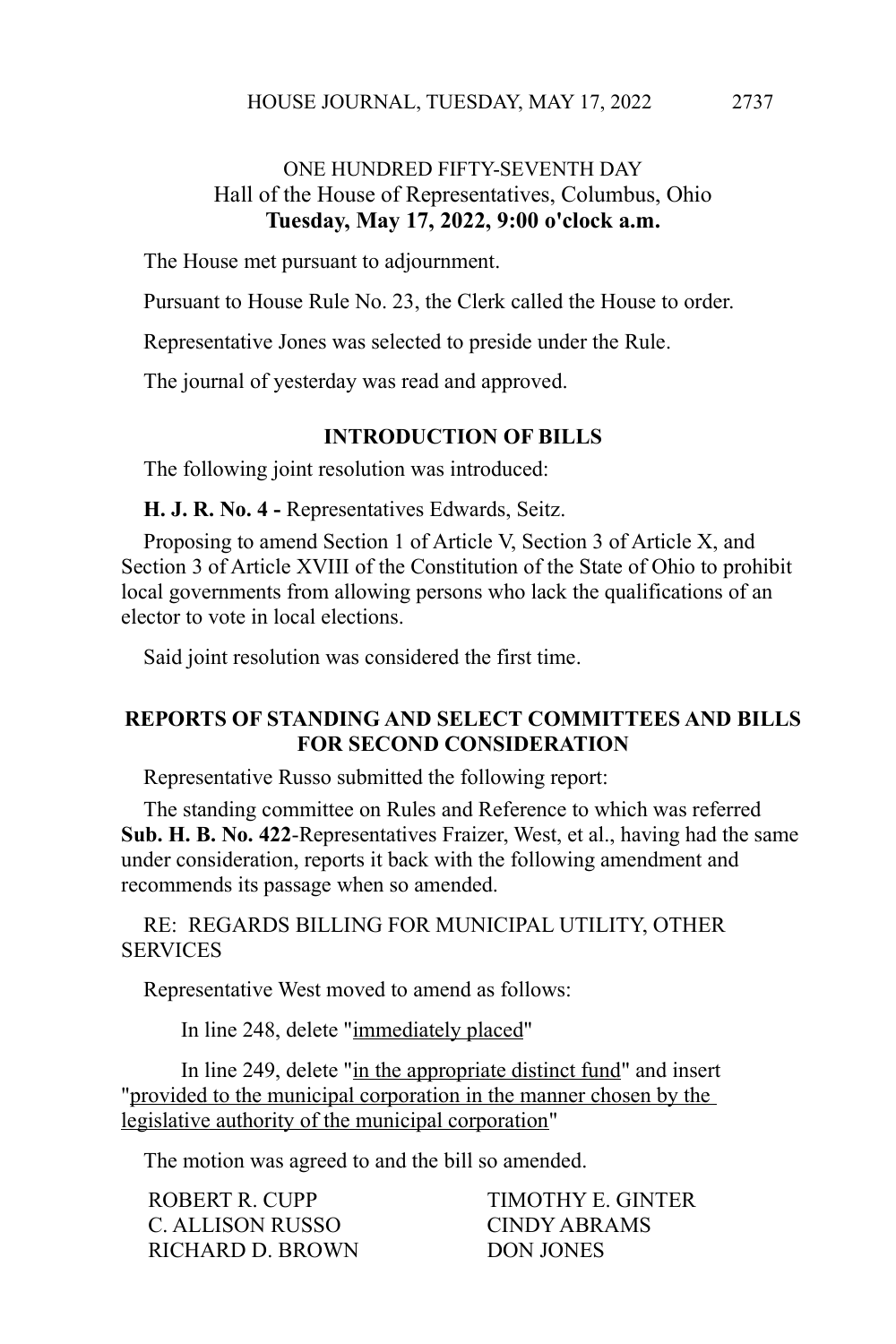JESSICA E. MIRANDA SCOTT OELSLAGER PHIL PLUMMER
BILL SEITZ THOMAS WEST

The report was agreed to.

The bill was ordered to be engrossed and placed on the calendar.

Representative Russo reported for the Rules and Reference committee recommending that the following House Bills, House Joint Resolution, and Senate Bills be considered for the second time and referred to the following committees for consideration:

**H. B. No. 615** - Representatives Roemer and Young, T. TO MODIFY THE THE COMPUTATION OF THE PERSONAL INCOME TAX JOINT FILER CREDIT. To the committee on Ways and Means

**H. B. No. 616** - Representatives Loychik and Schmidt REGARDING THE PROMOTION AND TEACHING OF DIVISIVE OR INHERENTLY RACIST CONCEPTS IN PUBLIC SCHOOLS. To the committee on State and Local Government

**H. B. No. 617** - Representative Koehler TO REQUIRE FEDERALLY LICENSED FIREARMS DEALERS TO GIVE EACH FIREARM PURCHASER A SPECIFIED BROCHURE THAT PROVIDES INFORMATION ON USING DEADLY FORCE AND OUTLINES THE LAWS ABOUT DISPUTE RESOLUTION. To the committee on Government Oversight

**H. B. No. 618** - Representative Sweeney

TO REQUIRE THE DISTRIBUTION OF INFORMATION REGARDING THE U.S. PUBLIC SERVICE LOAN FORGIVENESS PROGRAM TO PUBLIC SERVANTS, TO ESTABLISH THE NAVIGATOR PILOT PROGRAM TO ASSIST PUBLIC SERVANTS IN NAVIGATING THE U.S. PUBLIC SERVICE LOAN FORGIVENESS PROGRAM, AND TO MAKE AN APPROPRIATION.

To the committee on Finance

**H. B. No. 619** - Representatives Blackshear and Miranda TO ALLOW SCHOOL DISTRICTS TO PERMIT STUDENTS TO TAKE UP TO THREE MENTAL HEALTH DAYS AWAY FROM SCHOOL EACH SCHOOL YEAR.

To the committee on Primary and Secondary Education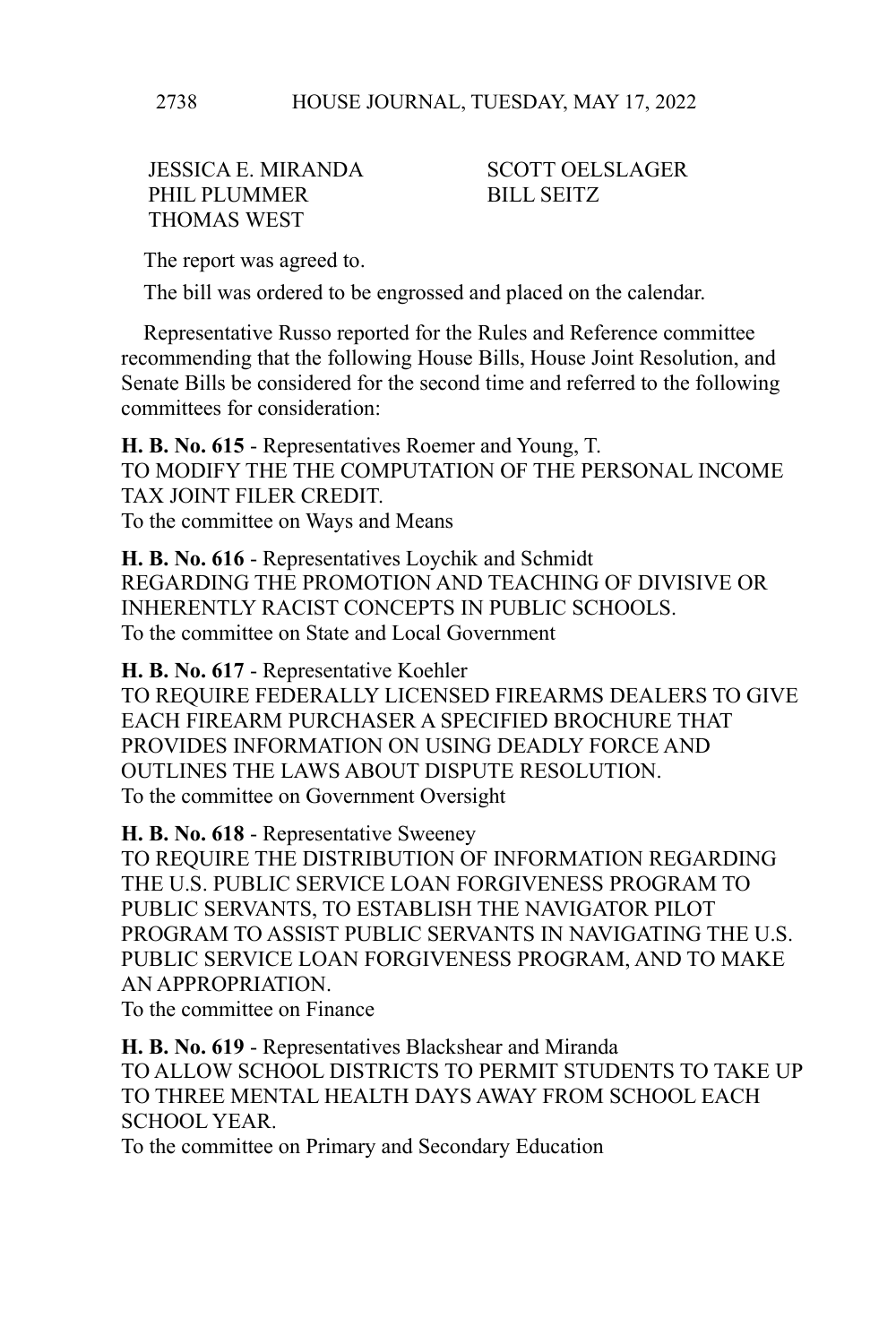**H. B. No. 620** - Representative Ferguson TO REDUCE APPROPRIATIONS FOR THE SUPREME COURT OF OHIO IN THE AMOUNT OF ANY COSTS INCURRED TO HOLD A PRIMARY ELECTION OTHER THAN ON MAY 3, 2022. To the committee on Finance

**H. B. No. 621** - Representative Fowler Arthur TO CREATE THE "HISTORICAL AND PATRIOTIC EDUCATION" LICENSE PLATE. To the committee on Transportation and Public Safety

**H. B. No. 622** - Representatives Galonski and Hicks-Hudson TO PROVIDE COUNSEL TO DESTITUTE DEFENDANTS FACING EVICTION AND TO MAKE AN APPROPRIATION. To the committee on Civil Justice

**H. B. No. 623** - Representatives Upchurch and Patton TO DESIGNATE NOVEMBER 18 AS "A CHRISTMAS STORY FAMILY DAY."

To the committee on State and Local Government

**H. B. No. 624** - Representative Dean TO DESIGNATE A PORTION OF STATE ROUTE 142 IN MADISON COUNTY AS THE "FIREFIGHTER TOMMY REES MEMORIAL HIGHWAY." To the committee on Transportation and Public Safety

**H. B. No. 625** - Representatives Hoops and Manchester TO REQUIRE A FISCAL YEAR 2023 REBASING OF NURSING FACILITY MEDICAID PAYMENT RATES, AND TO MAKE AN APPROPRIATION.

To the committee on Finance

**H. B. No. 626** - Representative Patton

TO MODIFY THE PENALTIES FOR THE OFFENSE OF "FAILURE TO COMPLY WITH AN ORDER OR SIGNAL OF A POLICE OFFICER" INVOLVING THE OFFENDER'S OPERATION OF A MOTOR VEHICLE AND EXPRESSLY PROVIDE THAT A MOTOR VEHICLE USED IN THE OFFENSE IS SUBJECT TO POSSIBLE SEIZURE AND FORFEITURE. To the committee on Criminal Justice

**H. B. No. 627** - Representative Schmidt TO DESIGNATE THE REGULATORY RESPONSIBILITIES REGARDING SPECIAL USE POOLS. To the committee on Agriculture and Conservation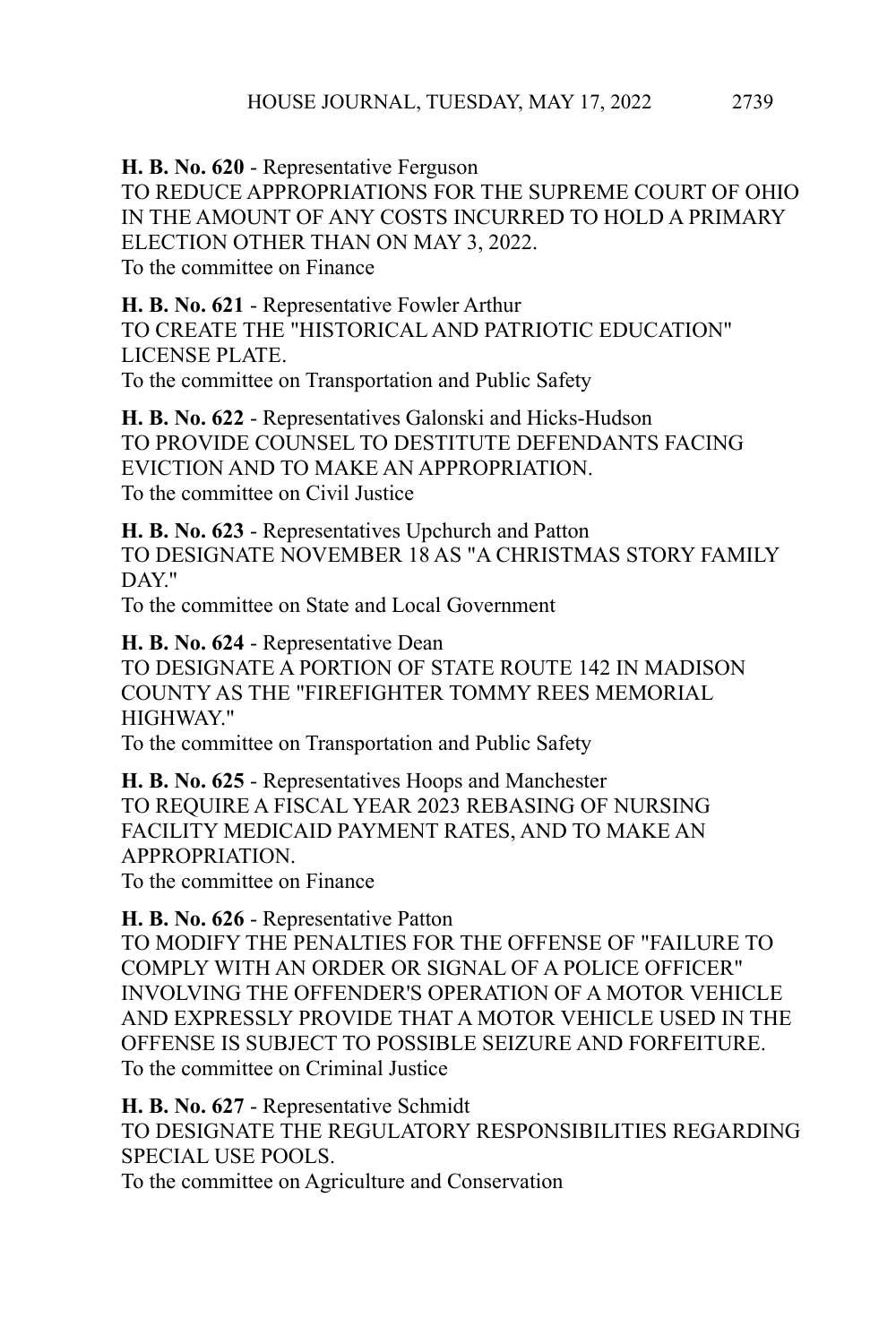**H. B. No. 628** - Representatives Weinstein and Upchurch TO ENACT THE LAW PROPOSED BY INITIATIVE PETITION TITLED AN ACT TO CONTROL AND REGULATE ADULT USE CANNABIS. To the committee on Finance

**H. B. No. 629** - Representative LaRe TO INCREASE MICRODISTILLERY PRODUCTION LIMITS AND ALLOW SPECIFIED PERSONS TO PROVIDE SPIRITUOUS LIQUOR TASTING SAMPLES AT AGENCY STORES FREE OF CHARGE. To the committee on Commerce and Labor

**H. B. No. 630** - Representative Galonski TO REPEAL THE CHANGES MADE BY S.B. 215 OF THE 134TH GENERAL ASSEMBLY TO THE LAWS REGARDING A CONCEALED HANDGUN LICENSEE'S DUTY TO CARRY THE LICENSE AND NOTIFY A LAW ENFORCEMENT OFFICER IF THE LICENSEE IS CARRYING A CONCEALED HANDGUN, AND THE RIGHTS OF A QUALIFYING ADULT TO CARRY A CONCEALED HANDGUN IN THE SAME MANNER AS IF THE PERSON WAS A LICENSEE. To the committee on Government Oversight

**H. B. No. 631** - Representative Jordan

TO PROTECT THE HEALTH CARE PROFESSIONAL-PATIENT RELATIONSHIP, TO PROMOTE ALTERNATIVE DRUGS AND THERAPIES FOR THE TREATMENT OF SARS-COV-2, INCLUDING ITS VARIANTS, AND COVID-19, AND TO NAME THIS ACT THE COVID-19 HEALTH CARE PROFESSIONAL-PATIENT RELATIONSHIP PROTECTION ACT.

To the committee on Civil Justice

**H. B. No. 632** - Representative Baldridge REGARDING RECOVERY HOUSING. To the committee on Behavioral Health and Recovery Supports

**H. B. No. 633** - Representative Koehler TO PROHIBIT THE SHARING OF PUBLIC SCHOOL STUDENT DIRECTORY INFORMATION WITHOUT WRITTEN CONSENT. To the committee on Primary and Secondary Education

**H. B. No. 634** - Representative Sobecki TO PROHIBIT POLITICAL SUBDIVISIONS FROM REQUIRING REIMBURSEMENT FOR THE COST OF LAW ENFORCEMENT OFFICERS' ASSISTING VICTIMS OF CERTAIN OFFENSES. To the committee on State and Local Government

**H. B. No. 635** - Representative Lampton TO ADD ONE JUDGE TO THE FAIRBORN MUNICIPAL COURT. To the committee on Civil Justice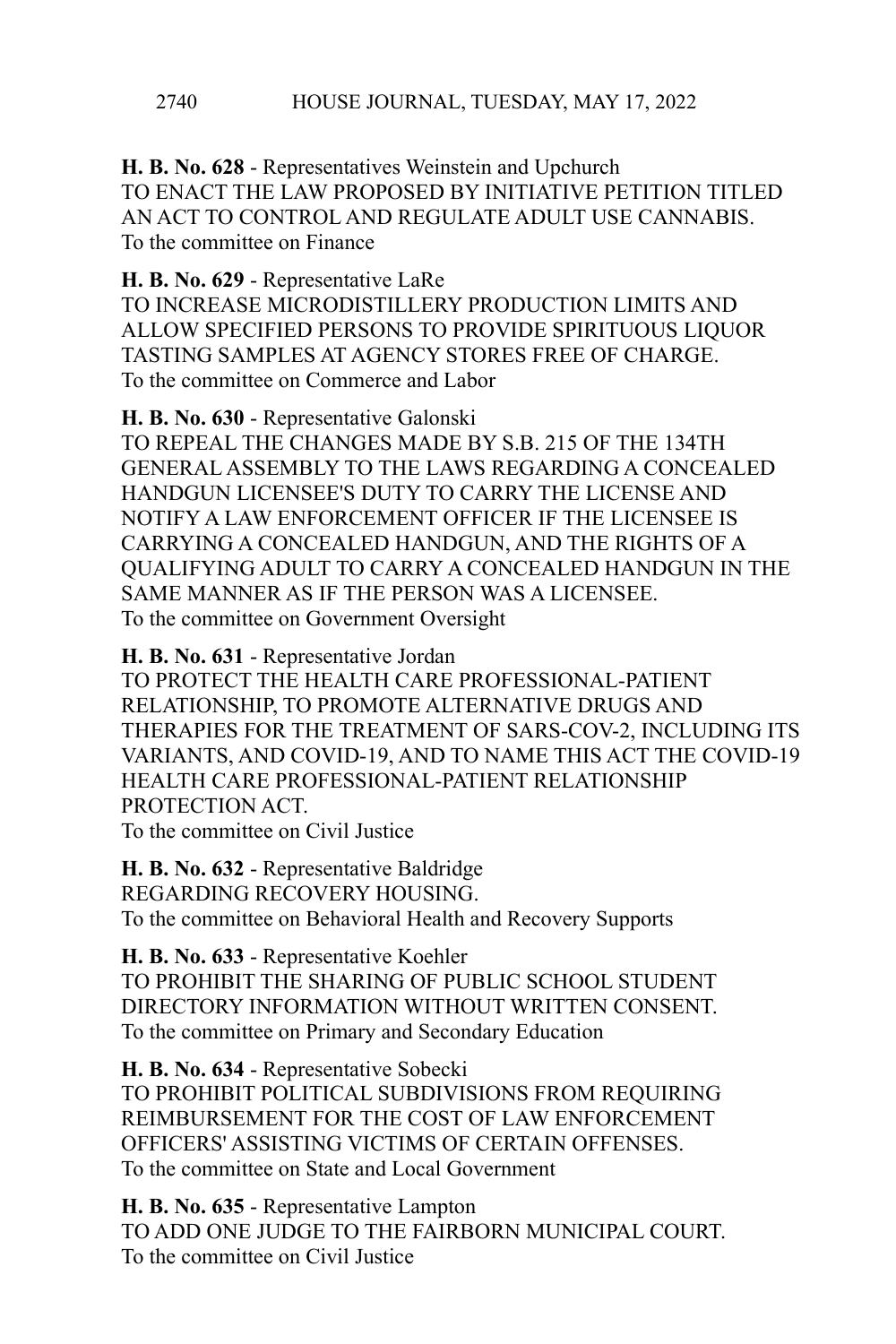**H. B. No. 636** - Representative Hicks-Hudson REGARDING THE SEALING OF EVICTION RECORDS. To the committee on Civil Justice

**H. B. No. 637** - Representatives Skindell and Ingram REGARDING STAFFING RATIOS AND OTHER EMPLOYMENT CONDITIONS FOR REGISTERED NURSES EMPLOYED BY HOSPITALS. To the committee on Health

**H. B. No. 638** - Representatives West and Davis TO PROHIBIT CREDITORS FROM CHARGING LATE FEES THAT RESULT FROM UNITED STATES POSTAL SERVICE DELAYS AND TO DECLARE AN EMERGENCY. To the committee on Financial Institutions

**H. B. No. 639** - Representatives Young, T. and White TO ENACT THE "STUDENT PROTECTION ACT" TO REQUIRE THAT HIGH SCHOOL HEALTH INSTRUCTION INCLUDE SELF-DEFENSE **TRAINING** 

To the committee on Health

**H. B. No. 640** - Representatives Grendell and Young, T. TO REQUIRE A FELONY OFFENDER OF AN OVI-CAUSED AGGRAVATED VEHICULAR HOMICIDE TO PAY CHILD MAINTENANCE WHEN THE VICTIM IS A PARENT, LEGAL GUARDIAN, OR CUSTODIAN OF A MINOR CHILD. To the committee on Criminal Justice

**H. B. No. 641** - Representative Skindell TO CREATE A PERMANENT ABSENT VOTER LIST. To the committee on Government Oversight

**H. B. No. 642** - Representatives Smith, K. and Weinstein TO GENERALLY REQUIRE ALL STATE MOTOR VEHICLES PURCHASED AFTER DECEMBER 31, 2029, TO BE POWERED BY ELECTRICITY EXCLUSIVELY. To the committee on State and Local Government

**H. B. No. 643** - Representatives Hall and Creech TO REQUIRE SCHOOL DISTRICTS TO GRANT STUDENTS EXCUSED ABSENCES FROM SCHOOL FOR PARTICIPATION IN 4-H PROGRAMS AND ACTIVITIES.

To the committee on Primary and Secondary Education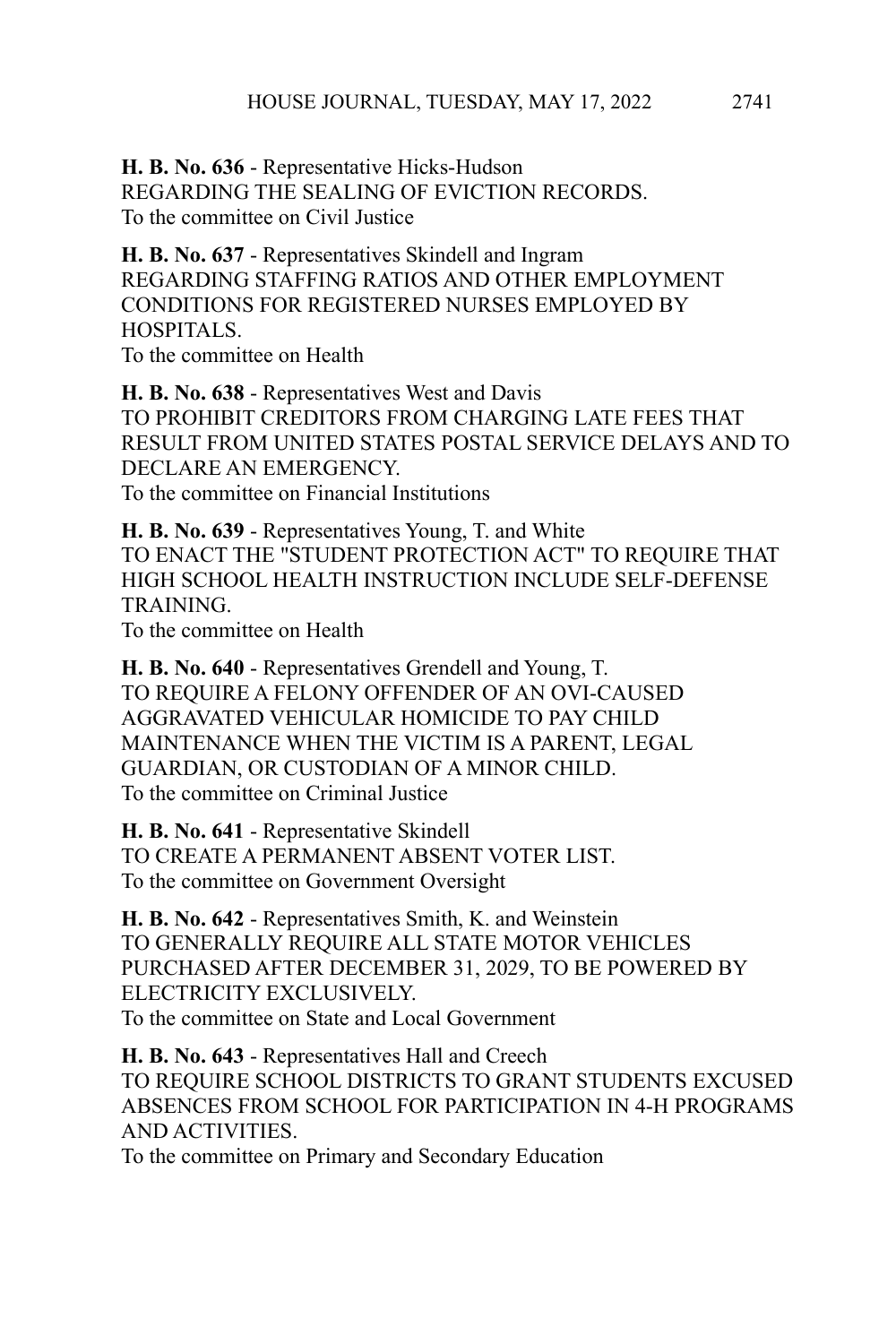**H. B. No. 644** - Representatives Fraizer and John

TO CREATE THE OHIO DISABILITY HOME EXPENSE GRANT PROGRAM AND TO REPEAL SECTIONS 1 THROUGH 5 OF THE ACT ON JULY 1, 2024, TO ABOLISH THE OHIO DISABILITY HOME EXPENSE GRANT PROGRAM ON THAT DATE, AND TO MAKE AN APPROPRIATION.

To the committee on Finance

**H. B. No. 645** - Representatives Fraizer and Holmes TO AUTHORIZE THE OPERATION OF REMOTE DISPENSING **PHARMACIES** To the committee on Health

**H. B. No. 646** - Representatives Cutrona and Roemer REGARDING RESIDENTIAL PROPERTY ASSESSED CLEAN ENERGY (PACE) LOANS. To the committee on Civil Justice

**H. B. No. 647** - Representative Patton TO CREATE THE "PURDUE UNIVERSITY" LICENSE PLATE. To the committee on Transportation and Public Safety

**H. B. No. 648** - Representative Pavliga TO EXPAND THE JURISDICTION OF THE PORTAGE COUNTY DOMESTIC RELATIONS COURT. To the committee on Civil Justice

**H. B. No. 649** - Representatives Skindell and Lightbody TO DESIGNATE THE LAST FULL WEEK OF JUNE OF EACH YEAR AS "POLLINATOR WEEK." To the committee on Agriculture and Conservation

**H. B. No. 650** - Representatives Wiggam and Young, T. TO REQUIRE PHOTO IDENTIFICATION TO VOTE, TO MAKE OTHER CHANGES TO THE ELECTION LAW, AND TO REQUIRE THE BUREAU OF MOTOR VEHICLES TO PROVIDE FREE STATE IDENTIFICATION CARDS TO PERSONS SEVENTEEN AND OLDER. To the committee on Government Oversight

**H. B. No. 651** - Representatives Wiggam and Johnson REGARDING ELIGIBILITY FOR SUPPLEMENTAL NUTRITION ASSISTANCE PROGRAM BENEFITS. To the committee on Families, Aging, and Human Services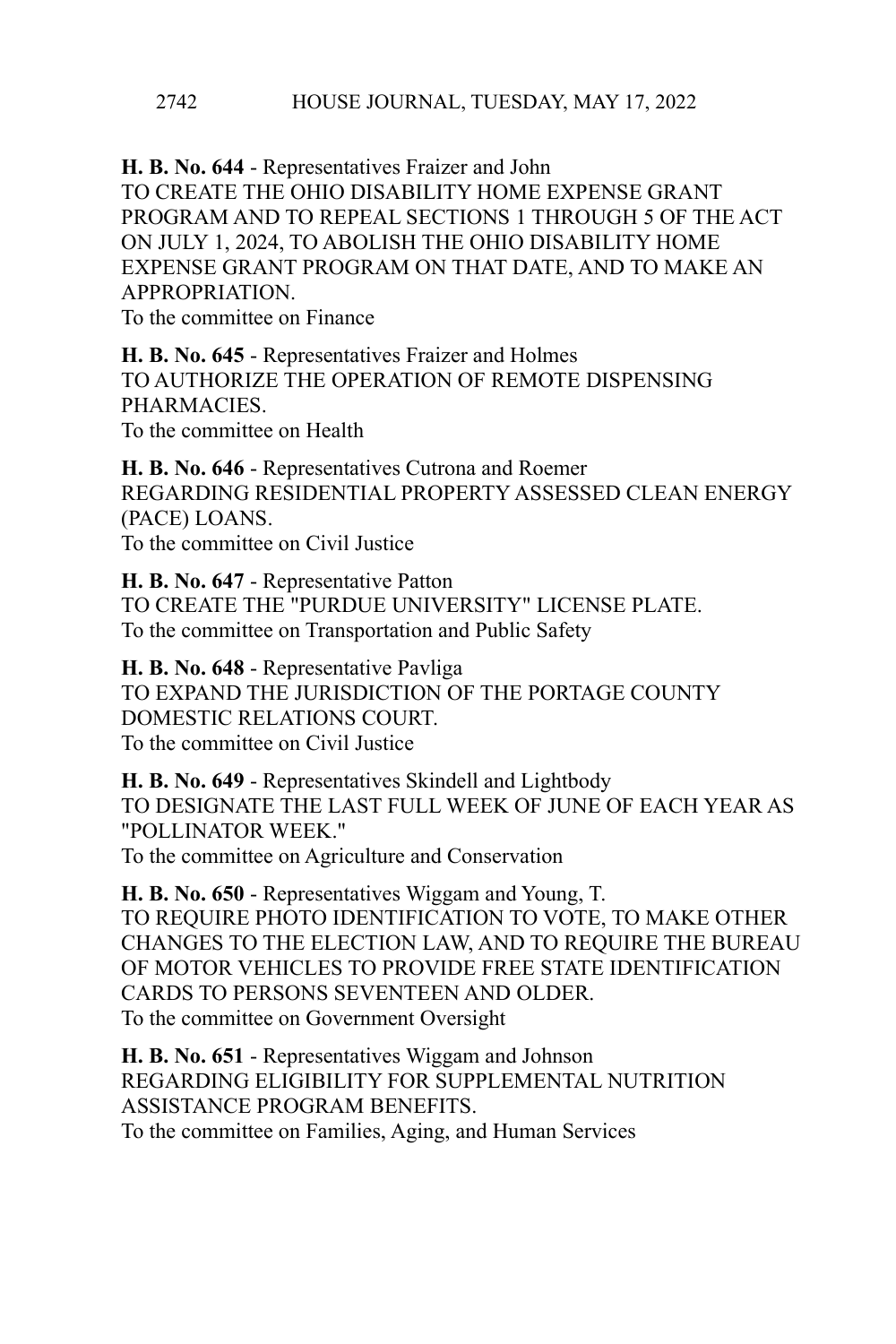**H. B. No. 652** - Representatives Plummer and Young, T. TO REVISE THE LAW GOVERNING THE REVIEW OF PATIENT INFORMATION IN THE OHIO AUTOMATED RX REPORTING SYSTEM, TO ESTABLISH REQUIREMENTS ON THE DISPENSING OF OPIOID ANALGESICS, TO PROVIDE FOR A CASH TRANSFER, AND TO AMEND THE VERSION OF SECTION 4723.481 OF THE REVISED CODE THAT IS SCHEDULED TO TAKE EFFECT ON SEPTEMBER 30, 2024, TO CONTINUE THE CHANGES TO THAT SECTION ON AND AFTER THAT DATE. To the committee on Health

**H. B. No. 653** - Representatives Ingram and Davis TO REQUIRE THE LEGISLATIVE SERVICE COMMISSION TO CREATE HEALTH IMPACT STATEMENTS FOR INTRODUCED BILLS, TO CREATE THE HEALTH AND EQUITY INTERAGENCY TEAM, AND TO NAME THIS ACT THE HEALTH EQUITY IN ALL HEALTH RELATED POLICY ACT.

To the committee on Health

**H. B. No. 654** - Representative Ingram TO ESTABLISH THAT RECORDS KEPT BY JOBSOHIO ARE PUBLIC RECORDS SUBJECT TO INSPECTION AND COPYING UNDER OHIO PUBLIC RECORDS LAW AND TO REQUIRE ALL MEETINGS OF THE JOBSOHIO BOARD OF DIRECTORS TO BE OPEN TO THE PUBLIC, EXCEPT WHEN IN AN EXECUTIVE SESSION. To the committee on Civil Justice

**H. B. No. 655** - Representative Ingram TO PROHIBIT HEALTH INSURERS AND PHARMACY BENEFIT MANAGERS FROM STEERING PATIENTS TO AFFILIATED **PHARMACIES** To the committee on Health

**H. B. No. 656** - Representative Ingram TO AUTHORIZE AN INCOME TAX CREDIT FOR SENIOR CITIZENS WHO COMPLETE AN ADULT FINANCIAL LITERACY COURSE. To the committee on Ways and Means

**H. B. No. 657** - Representative Ingram TO REQUIRE COMMUNITY ADDICTION SERVICES PROVIDERS AND OFFICE-BASED OPIOID TREATMENT PROVIDERS TO CONDUCT TOBACCO USE ASSESSMENTS AND DEVELOP TREATMENT PLANS. To the committee on Behavioral Health and Recovery Supports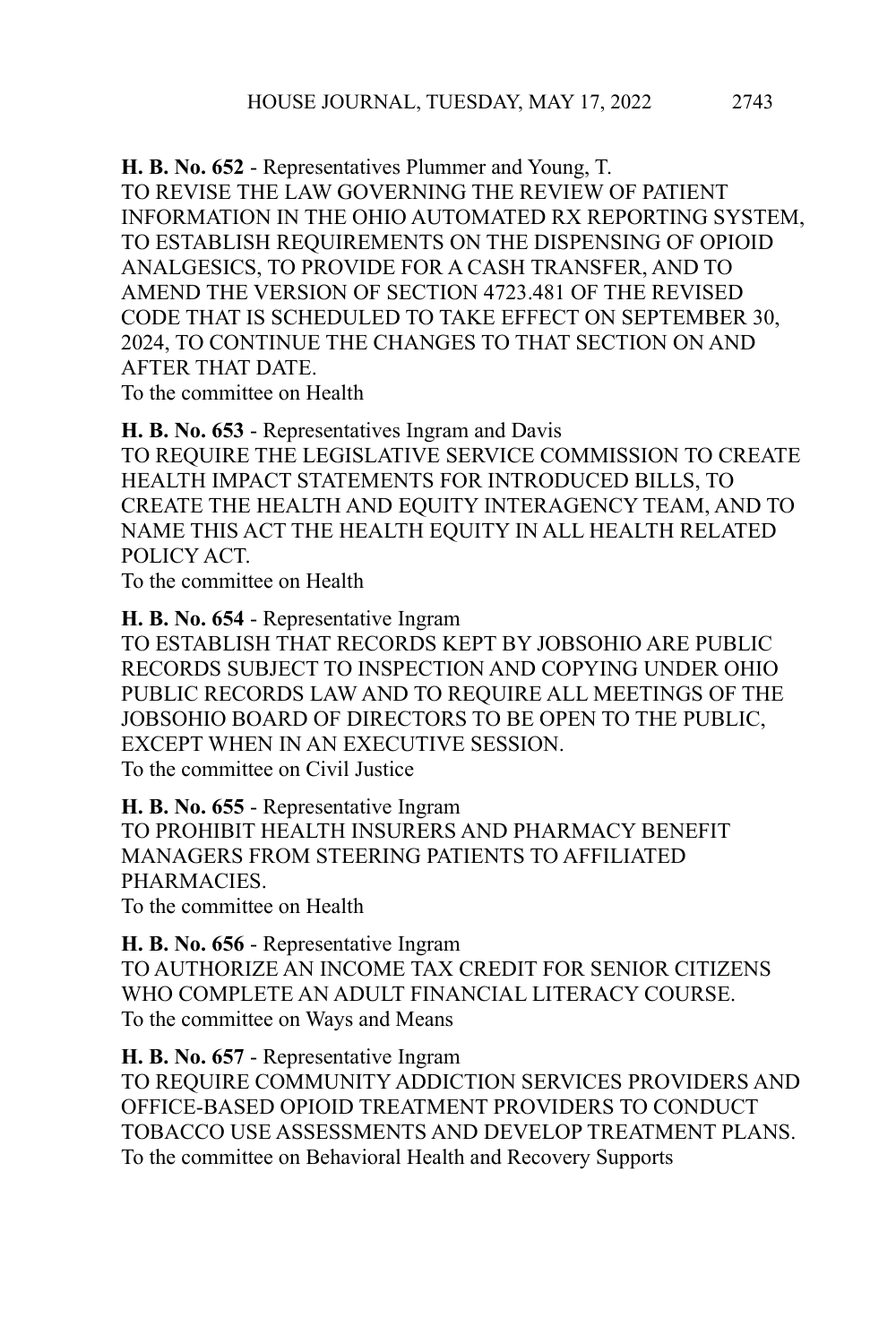**H. B. No. 658** - Representative Ingram

TO REQUIRE THE AWARD OF ATTORNEY'S FEES TO AN AGGRIEVED PERSON IF A COURT OF APPEALS DETERMINES IN AN APPEAL BY A PUBLIC OFFICE FROM A COURT OF CLAIMS ORDER THAT THE PUBLIC OFFICE DENIED THE PERSON ACCESS TO PUBLIC RECORDS IN VIOLATION OF THE PUBLIC RECORDS LAW. To the committee on Civil Justice

**H. B. No. 659** - Representative Ingram

TO REQUIRE DISCLOSURE OF THE FOR-PROFIT STATUS OF COMMUNITY SCHOOL OPERATORS AND POST-SECONDARY EDUCATIONAL INSTITUTIONS ON VARIOUS PROMOTIONAL MATERIALS AND CONTRACTS FOR EMPLOYMENT. To the committee on Primary and Secondary Education

**H. B. No. 660** - Representative Ingram

TO PERMIT A MUNICIPAL CORPORATION, WHEN PROPOSING TO ALTER A STATUTORILY PRESCRIBED SPEED LIMIT, TO UTILIZE THE COUNTY ENGINEER TO CONDUCT THE REQUIRED TRAFFIC ENGINEERING STUDY.

To the committee on Transportation and Public Safety

**H. B. No. 661** - Representatives Crossman and Hicks-Hudson TO REQUIRE THAT GUN TRIGGER LOCKS BE ATTACHED AND PROVIDED WITH FIREARMS SALES. To the committee on Government Oversight

**H. B. No. 662** - Representative Lightbody TO ALLOW A MUNICIPAL CORPORATION OR JOINT RECREATION DISTRICT TO PROPOSE, AS A SINGLE BALLOT QUESTION, A BOND LEVY AND SEPARATE PROPERTY TAX LEVY FOR PARKS AND RECREATIONAL PURPOSES. To the committee on Ways and Means

**H. B. No. 663** - Representative Lightbody TO ESTABLISH A LOAN REPAYMENT PROGRAM FOR ELIGIBLE TEACHERS. To the committee on Higher Education and Career Readiness

**H. B. No. 664** - Representatives Lightbody and Hoops REGARDING MEDICAID COVERAGE FOR WORKERS WITH A DISABILITY AND TO MAKE AN APPROPRIATION UPON APPROVAL OF A MEDICAID STATE PLAN AMENDMENT. To the committee on Finance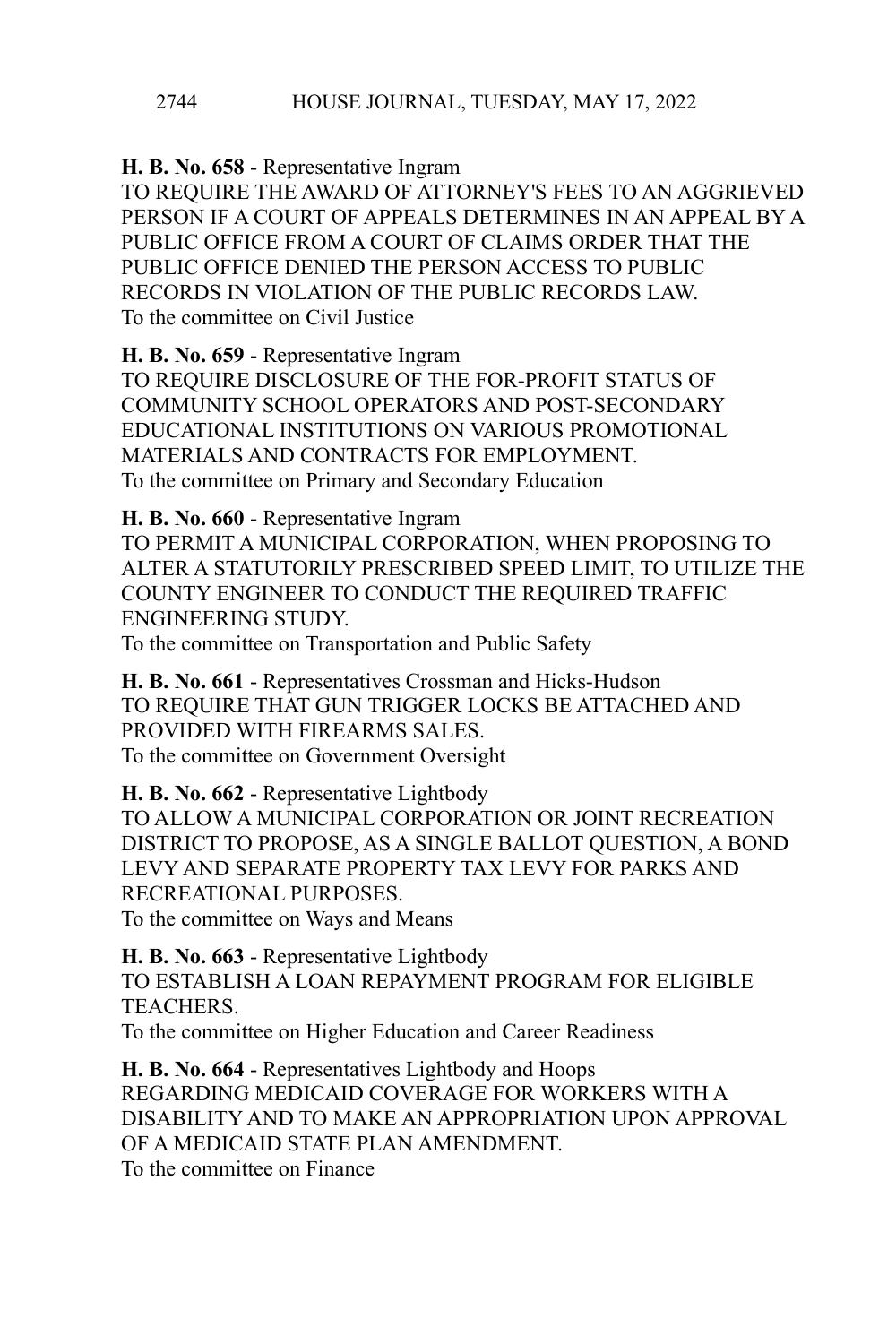**H. B. No. 665** - Representative Humphrey

TO PROVIDE THAT THE PROHIBITION UNDER "MURDER" AGAINST CAUSING THE DEATH OF ANOTHER AS A PROXIMATE RESULT OF COMMITTING OR ATTEMPTING TO COMMIT A FIRST OR SECOND DEGREE FELONY OFFENSE OF VIOLENCE, AND THE PROHIBITIONS UNDER "INVOLUNTARY MANSLAUGHTER," APPLY ONLY TO A PERSON WHO IS AGE 18 OR OLDER. To the committee on Criminal Justice

**H. B. No. 666** - Representatives West and Ingram TO CREATE A RENT REBATE PILOT PROGRAM AND TO TRANSFER FUNDS AND MAKE AN APPROPRIATION TO SUPPORT THE PROGRAM.

To the committee on Finance

**H. B. No. 667** - Representative Lightbody TO ESTABLISH THE GROW YOUR OWN TEACHER PROGRAM AND TO MAKE AN APPROPRIATION. To the committee on Higher Education and Career Readiness

**H. B. No. 668** - Representatives Brent and Hicks-Hudson TO ENACT THE CREATING A RESPECTFUL AND OPEN WORLD FOR NATURAL HAIR (CROWN) ACT TO PROHIBIT DISCRIMINATION AGAINST AN INDIVIDUAL BASED ON HAIR TEXTURE AND PROTECTIVE HAIR STYLES. To the committee on Civil Justice

**H. B. No. 669** - Representative Brent TO CREATE THE HEALTHY SOILS TASK FORCE. To the committee on Agriculture and Conservation

**H. B. No. 670** - Representatives Lepore-Hagan and Hoops TO REQUIRE VEHICLE OPERATORS TO WATCH, LISTEN, AND STOP FOR ON-TRACK EQUIPMENT THAT MAY BE APPROACHING A RAILROAD CROSSING. To the committee on Criminal Justice

**H. B. No. 671** - Representative Blackshear TO DESIGNATE A PORTION OF STATE ROUTE 35 IN MONTGOMERY COUNTY AS THE JESSIE GOODING HIGHWAY. To the committee on Transportation and Public Safety

**H. B. No. 672** - Representatives Patton and Sykes TO GENERALLY PROHIBIT A PERSON FROM KNOWINGLY INSTALLING A TRACKING DEVICE OR APPLICATION ON ANOTHER PERSON'S PROPERTY WITHOUT THE OTHER PERSON'S CONSENT. To the committee on Criminal Justice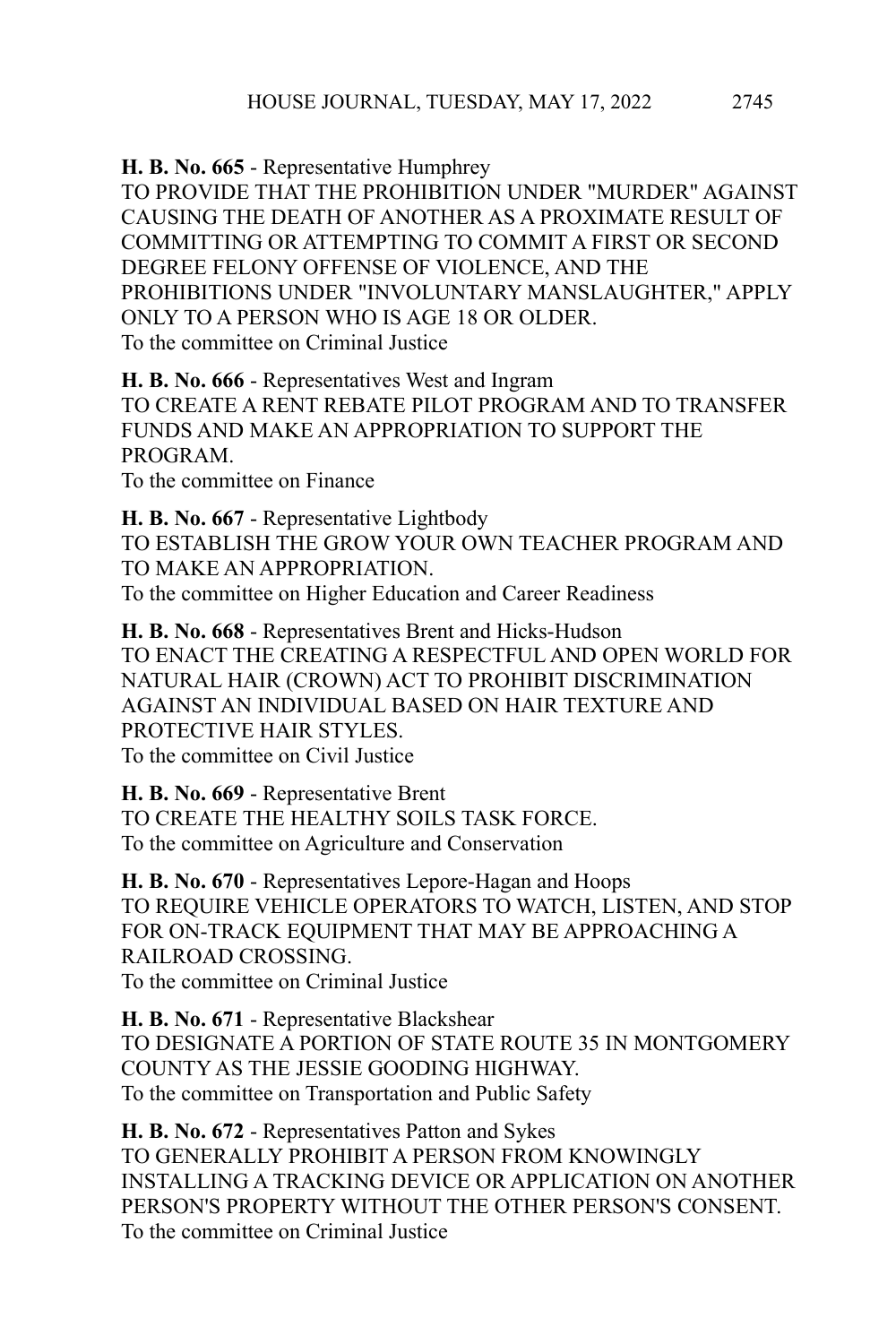**H. J. R. No. 3** - Representative Davis PROPOSING TO ENACT SECTION 22 OF ARTICLE I OF THE CONSTITUTION OF THE STATE OF OHIO TO ESTABLISH A CONSTITUTIONAL RIGHT TO HOUSING. To the committee on Government Oversight

**Am. S. B. No. 196** - Senator Roegner TO MAKE CHANGES TO THE LAW RELATING TO BUILDING **INSPECTIONS** To the committee on Commerce and Labor

**S. B. No. 259** - Senator Hoagland TO ADD A MEMBER OF THE PARALYZED VETERANS OF AMERICA ORGANIZATION TO THE VETERANS ADVISORY COMMITTEE. To the committee on Armed Services and Veterans Affairs

**Sub. S. B. No. 273** - Senators Hottinger and Hackett TO AMEND THE LAW GOVERNING THE OHIO LIFE AND HEALTH INSURANCE GUARANTY ASSOCIATION AND TO MAKE CHANGES REGARDING REQUIRED DISTRIBUTIONS UNDER AN ALTERNATIVE RETIREMENT PLAN. To the committee on Insurance

**S. B. No. 283** - Senator O'Brien TO DESIGNATE A PORTION OF STATE ROUTE 84 IN ASHTABULA COUNTY AS THE "WORLD WAR II VETERANS MEMORIAL HIGHWAY." To the committee on Transportation and Public Safety

**S. B. No. 287** - Senator Manning TO ALLOW COUNTY CREDIT CARD CHARGES FOR TEMPORARY AND NECESSARY ASSISTANCE CARE PROVIDED BY A COUNTY VETERANS SERVICE OFFICE.

To the committee on Armed Services and Veterans Affairs

ROBERT R. CUPP TIMOTHY E. GINTER C. ALLISON RUSSO CINDY ABRAMS RICHARD D. BROWN DON JONES JESSICA E. MIRANDA SCOTT OELSLAGER PHIL PLUMMER
BILL SEITZ THOMAS WEST

Representative Abrams moved that the House and Constitutional Rules requiring bills to be considered by each house on three different days be suspended as to the second consideration of all House Bills, House Joint Resolution, and Senate Bills contained in the report of the committee on Rules and Reference.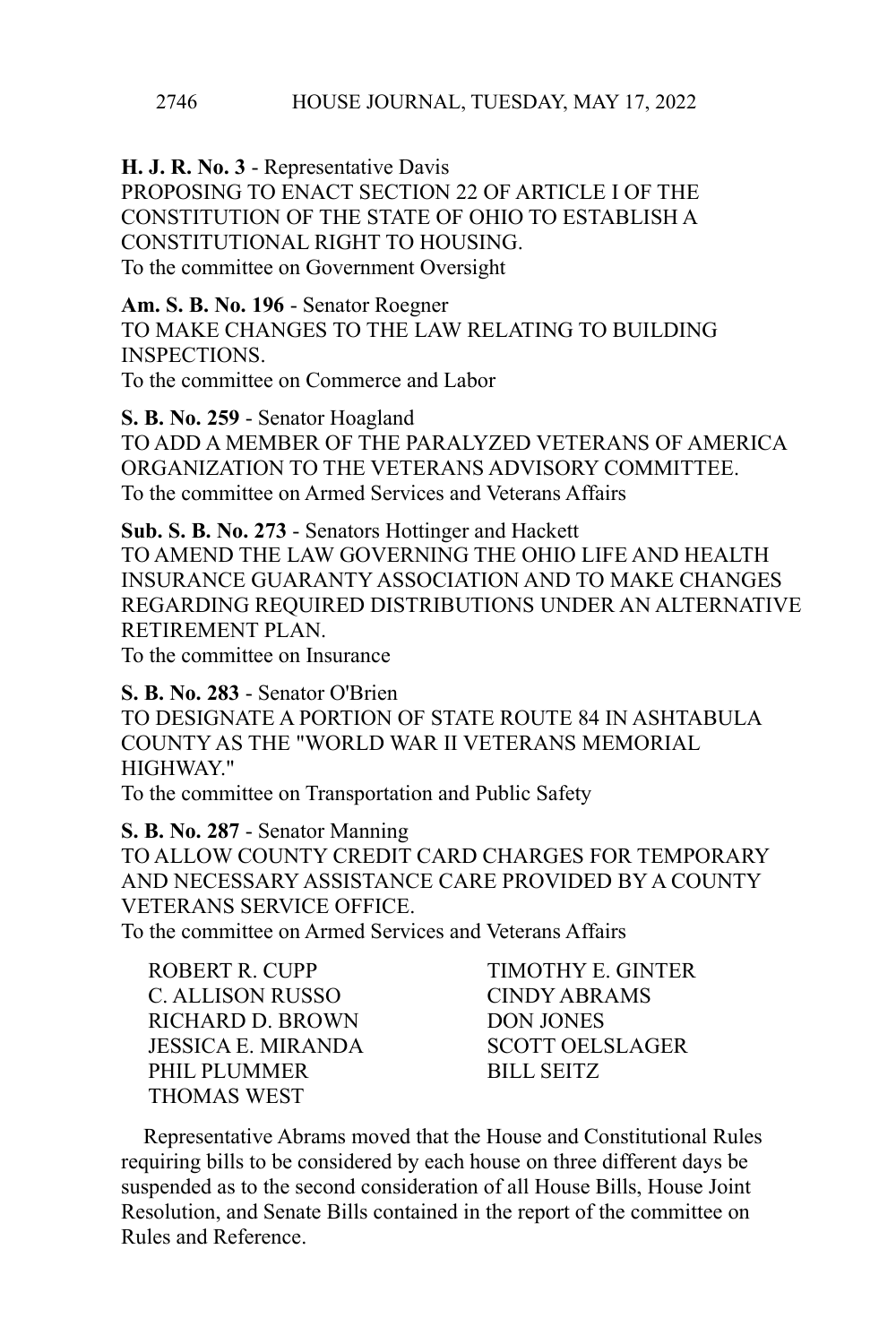The motion was agreed to without objection.

The report was agreed to.

Said House Bills, House Joint Resolution, and Senate Bills were considered the second time and referred as recommended.

#### **MOTIONS AND RESOLUTIONS**

 Representative Russo reported for the Rules and Reference committee recommending that the following House Concurrent Resolutions and House Resolution be introduced and referred to the following committees for consideration:

**H. C. R. No. 47** - Representative Ingram TO URGE THE CONGRESS OF THE UNITED STATES TO GRANT STATEHOOD TO WASHINGTON, D.C. To the committee on Government Oversight

**H. C. R. No. 48** - Representative Stewart TO DISAPPROVE PROPOSED RULE 39(C) OF THE OHIO RULES OF CIVIL PROCEDURE, FILED BY THE OHIO SUPREME COURT WITH THE GENERAL ASSEMBLY ON APRIL 26, 2022, AND THE PREVIOUSLY PROPOSED RULE 39(C) OF THE OHIO RULES OF CIVIL PROCEDURE FILED ON JANUARY 12, 2022. To the committee on Civil Justice

**H. R. No. 244** - Representatives Weinstein and Miller, A. TO URGE THE STATE RETIREMENT SYSTEMS TO DIVEST FROM COMPANIES AND INSTITUTIONS BASED IN RUSSIA. To the committee on Insurance

> /s/ ROBERT R. CUPP Robert R. Cupp, Chair

Representative Abrams moved that the Rules and Reference committee report on resolutions be agreed to and that the House Concurrent Resolutions and House Resolution contained therein be introduced and referred as recommended.

The motion was agreed to.

Said House Concurrent Resolutions and House Resolution were introduced and referred as recommended.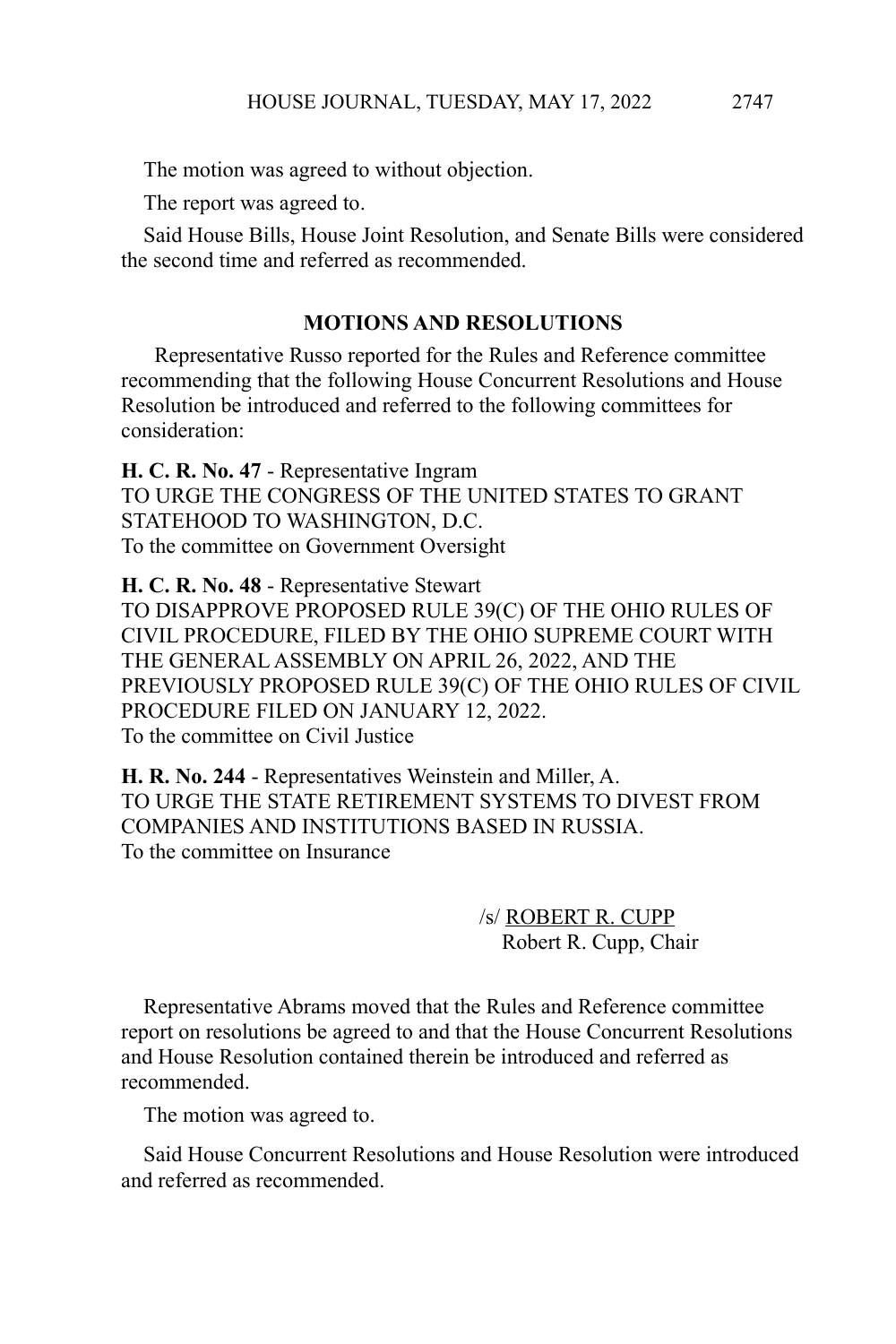#### HOUSE JOURNAL, TUESDAY, MAY 17, 2022 2748

Representative Russo reported for the Rules and Reference committee recommending that the following resolutions be read by title only and approved:

#### **H. R. No. 245** - **Representatives Kelly, Abrams, Denson, Ingram, Miranda, Seitz**

Honoring the Purcell Marian High School girls basketball team as the 2022 Division III State Champion.

#### **H. R. No. 246** - **Representatives Kelly, Abrams, Denson, Ingram, Miranda, Seitz**

Recognizing Workers Memorial Day in Ohio, April 28, 2022.

#### **H. R. No. 247** - **Representative Powell**

Honoring the Castine Church Junior High School girls basketball team on winning the 2022 ICSO Athletic Conference State Championship.

#### **H. R. No. 248** - **Representatives White and Young, T.**

Honoring Brook Cupps as the 2021-2022 OHSBCA Division I Coach of the Year.

#### **H. R. No. 249** - **Representative Hoops**

Honoring Kyle Hudson as a 2022 Division II State Swimming Champion.

# **H. R. No. 250** - **Representative Roemer**

Honoring Jaydyn McKinney as a 2022 Girls State Wrestling Champion.

# **H. R. No. 251** - **Representative Sykes**

Honoring The University of Akron men's basketball team as the 2022 Mid-American Conference Tournament Champion.

# **H. R. No. 252** - **Representatives Young, T. and White**

Honoring Scott Kujawa as the 2022 Cliff Jones Ambassador Award recipient.

# **H. R. No. 253** - **Representative Stevens**

Honoring Gault's Plaza Cleaners and Laundromat on its One Hundredth Anniversary.

# **H. R. No. 254** - **Representative Powell**

Honoring Master-at-Arms Second Class Mario Roush as Sailor of the Year.

# **H. R. No. 255** - **Representative Powell**

Honoring Connor Havill as a 2022 Division III State Champion in wrestling.

# **H. R. No. 256** - **Speaker Cupp**

Honoring Raabe Motor Sales on its One Hundredth Anniversary.

# **H. R. No. 257** - **Representative Young, T.**

Honoring Claire Henson as the 2021-2022 All-Ohio Division II Girls Basketball Player of the Year.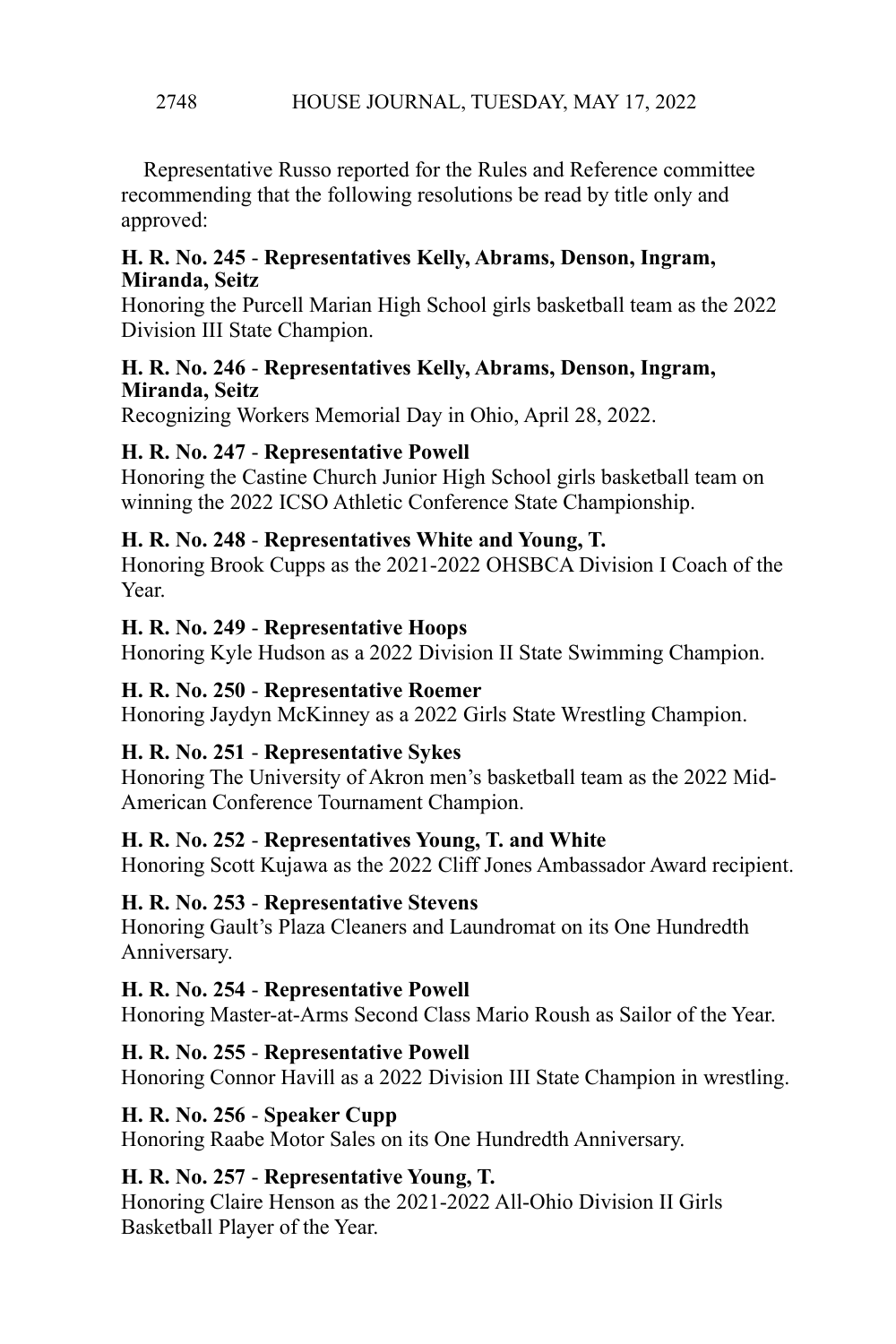# **H. R. No. 258** - **Representative Manning**

Honoring First Congregational Church United Church of Christ on its Bicentennial.

#### **H. R. No. 259** - **Representative Hillyer**

Honoring Hunter Armstrong on becoming a 2022 NCAA All-American swimmer.

#### **H. R. No. 260** - **Representative Hoops**

Honoring Austin Kohlhofer as a 2022 Division III State Champion in wrestling.

#### **H. R. No. 261** - **Representative Patton**

Honoring Alia Ali as the 2022 Miss Ohio High School America.

# **H. R. No. 262** - **Representative Young, T.**

Honoring Norman Mayne on receiving the 2022 Sidney R. Rabb Award for Statesmanship.

#### **H. R. No. 263** - **Representative Russo**

Honoring Andrew L. Geistfeld as the 2022 OASBO Ohio Outstanding Treasurer of the Year.

#### **H. R. No. 264** - **Representative Miller, J.**

Honoring First Federal Bank of Lorain on its One Hundredth Anniversary.

# **H. R. No. 265** - **Representative Richardson**

Honoring the Marion Rotary Club on the occasion of its One Hundredth Anniversary.

# **H. R. No. 266** - **Representative Hillyer**

Honoring Kristen Maurer as the 2022 Milken Educator.

# **H. R. No. 267** - **Representative Boggs**

Honoring the Grandview Heights High School Model United Nations team on receiving two awards at the 2022 National High School Model United Nations Conference.

# **H. R. No. 268** - **Representative Gross**

Honoring United Group Services on being named the 2022 ABC Contractor of the Year.

# **H. R. No. 269** - **Representative Miller, J.**

Honoring Henrietta United Methodist Church on its Sesquicentennial.

#### **H. R. No. 270** - **Representatives Kelly and Denson**

Honoring Dee Alexander as the 2022 All-Ohio Division III Girls Basketball Player of the Year.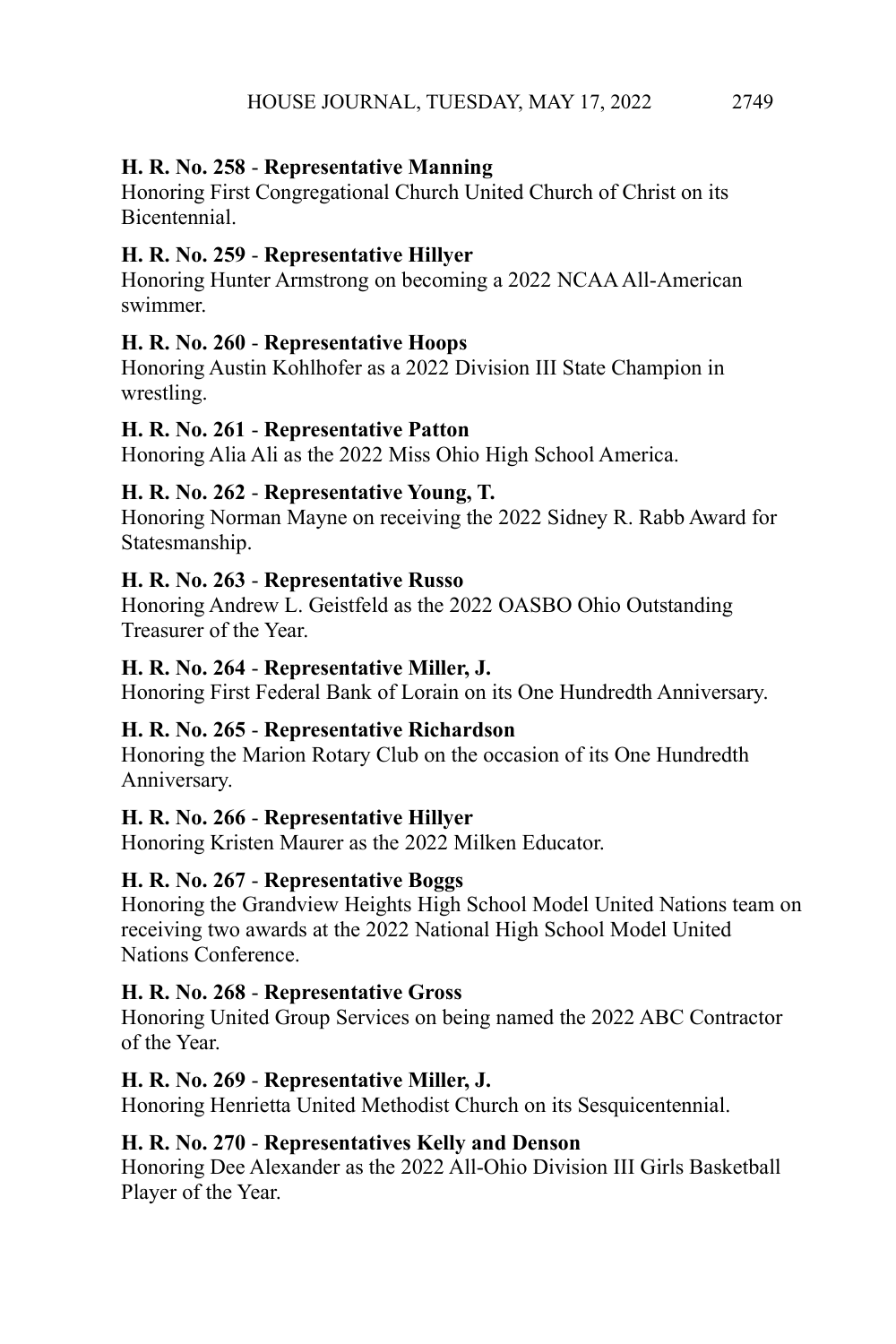# **H. R. No. 271** - **Representatives Edwards and Jones**

Honoring the Waterford High School girls basketball team as the 2022 Division IV State Champion.

# **H. R. No. 272** - **Representative White**

Honoring the Oakwood High School Academic Decathlon team on winning the 2022 United States Academic Decathlon Division III National Championship.

# **H. R. No. 273** - **Representatives White and Young, T.**

Honoring Gabe Cupps on being presented with the 2022 Ohio Mr. Basketball Award.

# **H. R. No. 275** - **Representative Russo**

Honoring Callia Peterson as the 2022 OSMA Student Journalist of the Year.

# **H. R. No. 276** - **Representatives Young, B. and Galonski**

Honoring Hoppin' Frog Brewery on its performance at the 2022 World Beer Cup.

# **H. R. No. 277** - **Representative Young, B.**

Honoring the HiHo Brewing Company on its performance at the 2022 World Beer Cup.

# **H. R. No. 278** - **Representatives Kelly and Denson**

Honoring Phoebe Wright as a 2022 Division I State Swimming Champion.

# **H. R. No. 281** - **Representatives Kelly and Ingram**

Honoring Elizabeth Noble on winning a 2022 Division I State Diving Championship.

# **H. R. No. 282** - **Representatives Kelly and Miranda**

Honoring Addie Robillard on winning a 2022 Division I State Swimming Championship.

#### **H. R. No. 283** - **Representatives Leland, Boggs, Jordan, Lanese, Liston, Russo**

Honoring Mitchell Younger as a 2022 Division II State Wrestling Champion.

/s/ROBERT R. CUPP Robert R. Cupp, Chair

Representative Abrams moved that the Rules and Reference committee report on resolutions be agreed to and that the resolutions contained therein be approved.

The motion was agreed to.